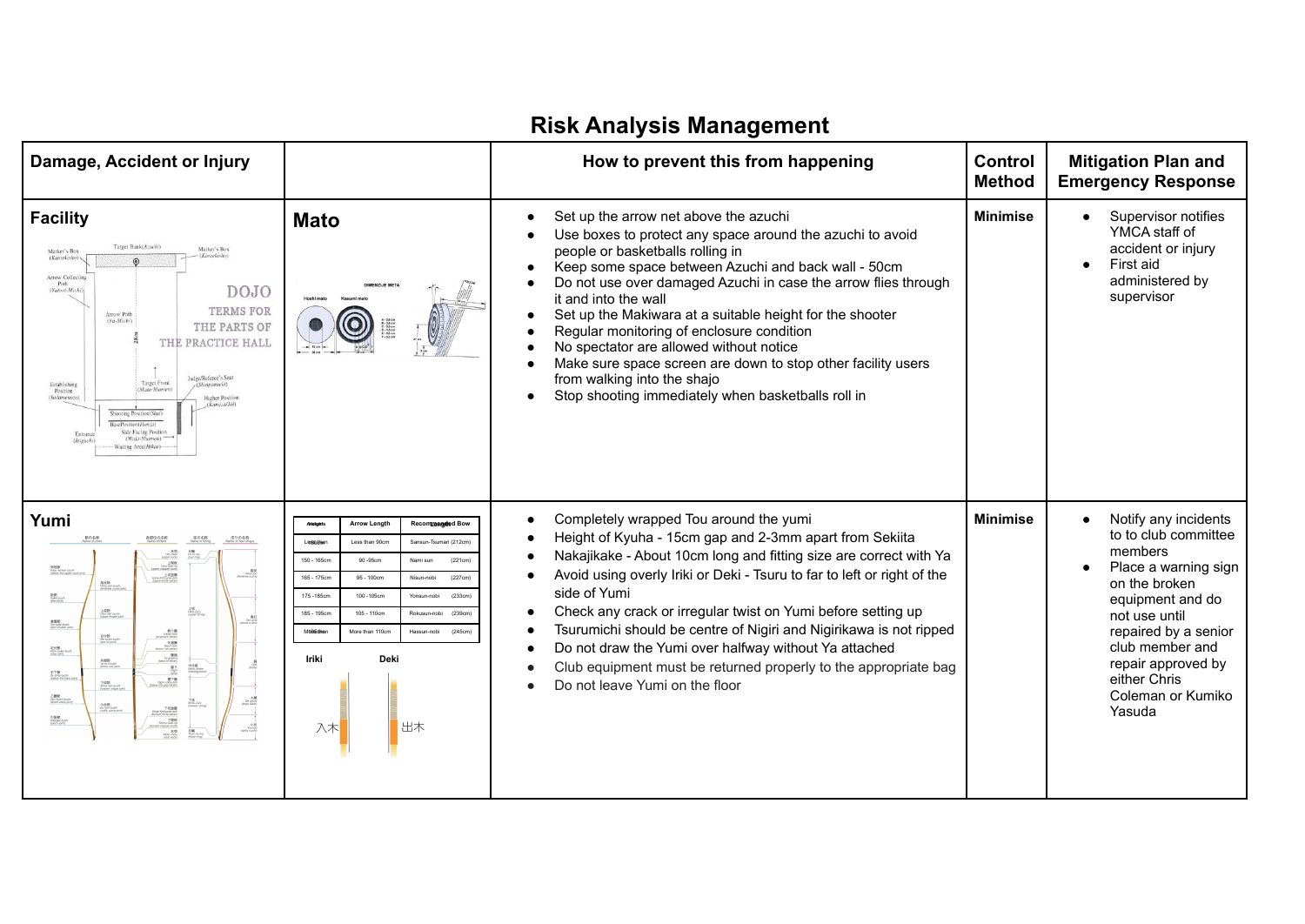| Ya<br>Hazu (nock)<br>Intolasi (Intussul b | Drawing Weight (in kg) +<br>12g is the recommended<br>arrow weight<br><b>HAYA</b><br><b>OTOYA</b>                         | Spare length of 10cm or more for your Yazuka<br>Itatsuki and Hazu are placed<br>Check for any bends or cracks on the shaft<br>Check that there are three feathers attached and are the correct<br>weight and dimension for the Yumi being used<br>Ensure to keep arrows in the Yatate/ Yazutsu<br>Kinteki arrow only | <b>Minimise</b> | Notify any incidents<br>to club committee<br>members<br>Place a warning sign<br>on the broken<br>equipment and do<br>not use until<br>repaired by a senior<br>club member and<br>repair approved by<br>either Chris<br>Coleman or Kumiko<br>Yasuda |
|-------------------------------------------|---------------------------------------------------------------------------------------------------------------------------|----------------------------------------------------------------------------------------------------------------------------------------------------------------------------------------------------------------------------------------------------------------------------------------------------------------------|-----------------|----------------------------------------------------------------------------------------------------------------------------------------------------------------------------------------------------------------------------------------------------|
| Tsuru<br>Tying the Tsuruwa:               | <b>Urahav</b><br>Fig.1 Placement of the loops (tsuruwa)<br>a string (tsuru) on the urahazu and<br>the motohazu of the vum | Make a new string every 300-500 shots<br>Ensure the Tsuruwa is hooked on to the Yumi correctly<br>Use Tsurumaki to store extras and when not using<br>Height of Kyuha - 15cm gap and 2-3mm apart from Sekiita<br>Nakajikake - About 10cm long, fitted to the Ya you are using and<br>at the correct location         | <b>Minimise</b> | Replace it with a<br>new Tsuru                                                                                                                                                                                                                     |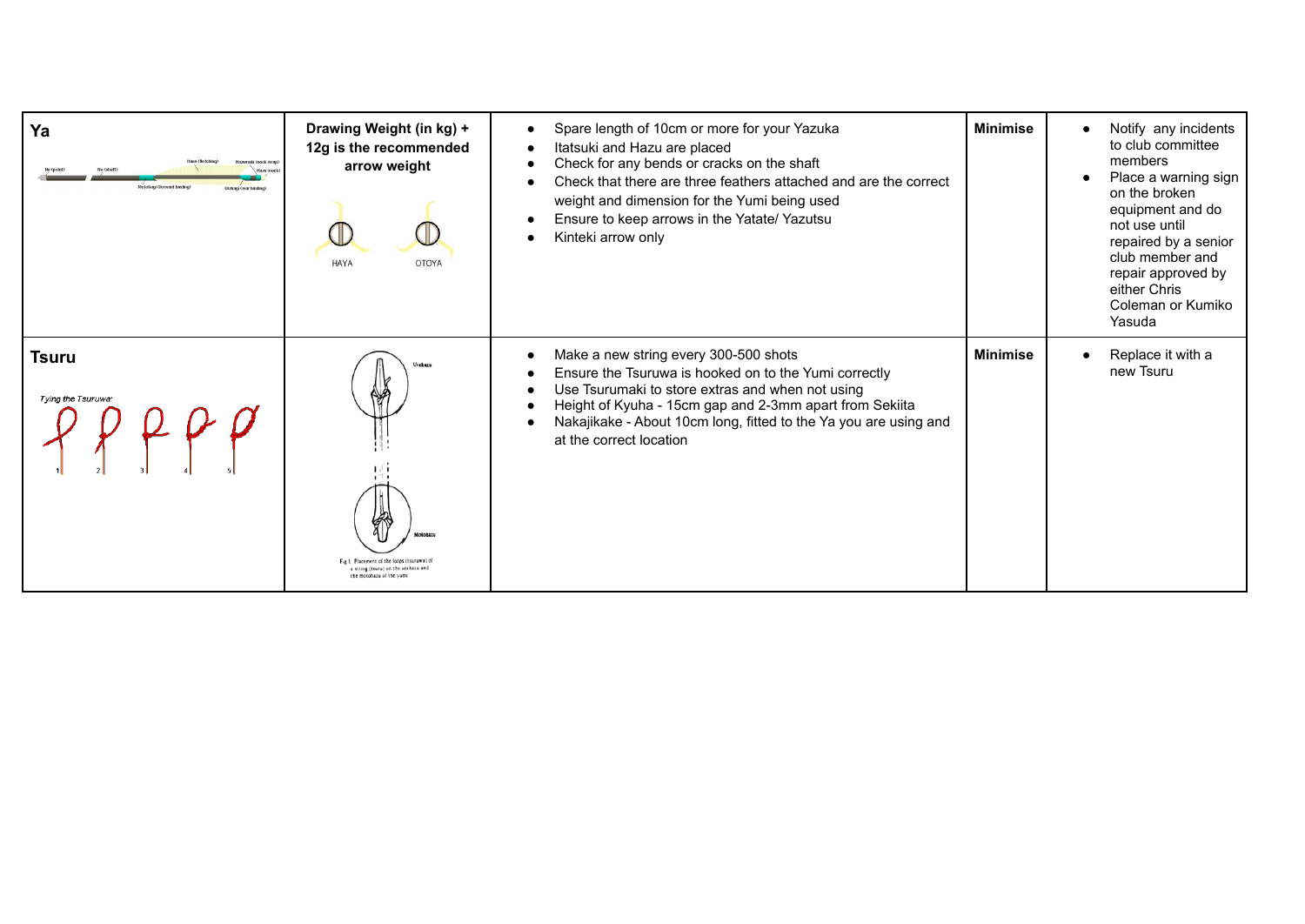| <b>Kake</b><br>Boshi,<br>Hinerikawa<br>Tsutsumikawa<br>Tsurumakura<br>Harakawa<br>Kakehimo -<br>Koshi<br>Hikae<br>Kohimo<br>Kohimotoshi | <b>How to use Kake</b><br>http://www.asahi-archery.co<br>.jp/kyudo en jp/pc obj/usi<br>ngkake en.pdf | Protect Kake from moisture at all times and store such that it is<br>$\bullet$<br>keeping the shape<br>Do not pull on the Kakehimo<br>$\bullet$<br>Excessive giriko needs to be cleaned from Kake before and after<br>practice<br>Club equipment must be returned properly to the appropriate bag<br>$\bullet$<br>Do not leave Kake on the floor<br>$\bullet$ | <b>Minimise</b> | Notify the club<br>$\bullet$<br>committee members<br>the moment wear<br>and tear are seen on<br>the Kake |
|-----------------------------------------------------------------------------------------------------------------------------------------|------------------------------------------------------------------------------------------------------|---------------------------------------------------------------------------------------------------------------------------------------------------------------------------------------------------------------------------------------------------------------------------------------------------------------------------------------------------------------|-----------------|----------------------------------------------------------------------------------------------------------|
| <b>Dougi</b><br>BCTSURU)<br><b>BOW</b><br>GOOSAKE)<br>ECKA)<br> ARFOW<br>(MUNEATE)<br>CHEST GUARD<br>588-<br>CHAKAMAD<br>SOBCTABO       |                                                                                                      | Members to wear appropriate outfit if not Dougi - wear socks in<br>$\bullet$<br>the Dojo at all times<br>No jewellery or watches<br>$\bullet$<br>No loose clothing<br>Long hair to be tied up at all times                                                                                                                                                    | <b>Minimise</b> |                                                                                                          |
| <b>Makiwara</b>                                                                                                                         |                                                                                                      | Close supervision at all times<br>$\bullet$                                                                                                                                                                                                                                                                                                                   | <b>Minimise</b> | Notify any incidents<br>$\bullet$<br>to club committee                                                   |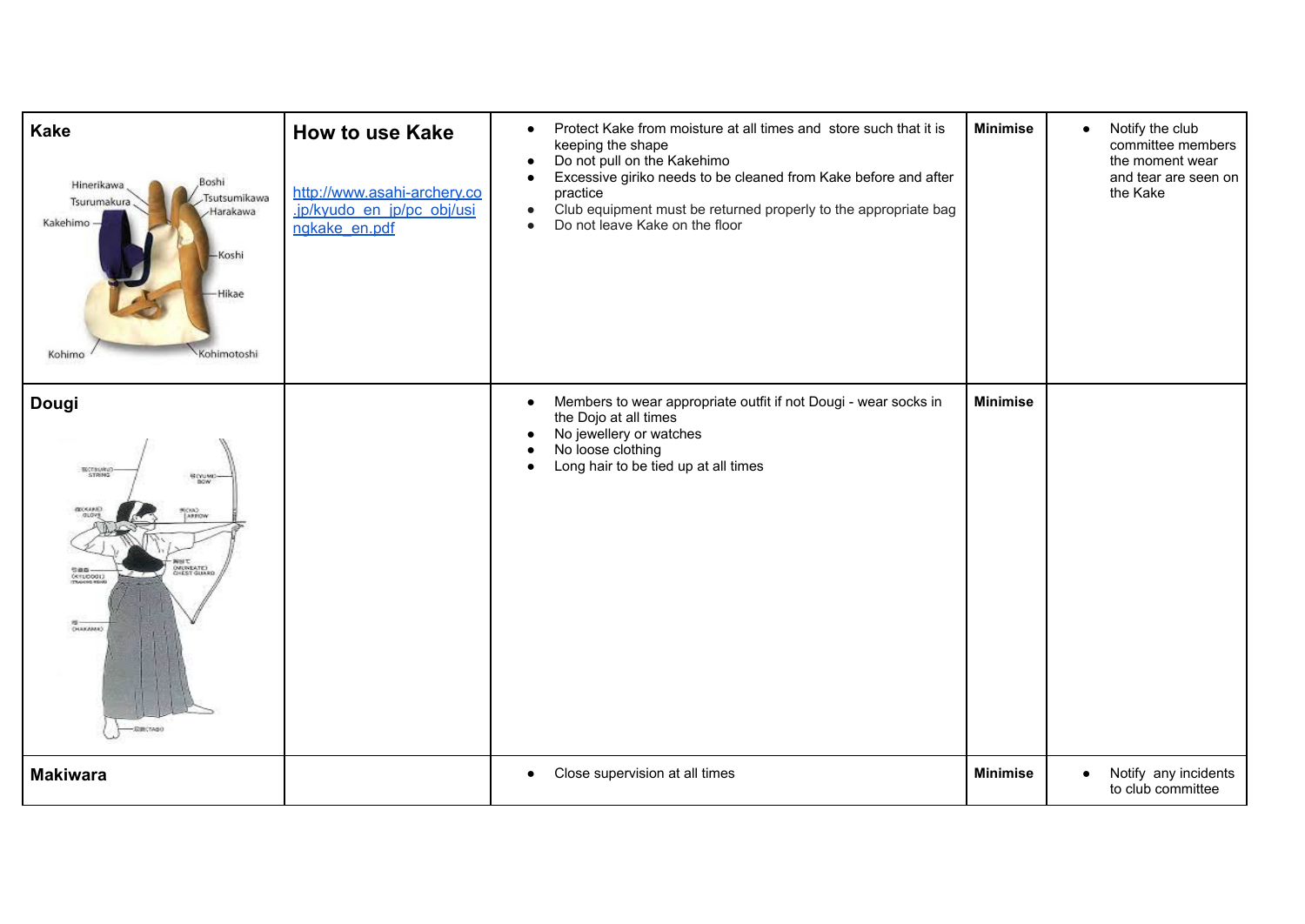| cca 160 cm<br>Makiwara | In the small court the Makiwara should be positioned such that all<br>those shooting Makiwara and Mato are in a line<br>Make sure no one is beside or close to the Makiwara, everyone<br>should be behind the shooter, behind the arrow<br>Stand about 2m away from Makiwara<br>Use the Makiwara Ya only<br>Adjust the height of the Makiowara, lips of the shooter should be<br>at the centre of the Makiwara<br>Use left hand to hold the Makiwara while pulling the Ya out from<br>the part where it is touching the Makiwara<br>Do not leave it outside in case it gets wet and keep the humidity<br>$\bullet$<br>of the storage low |                 | members                                                                                                                                                         |
|------------------------|------------------------------------------------------------------------------------------------------------------------------------------------------------------------------------------------------------------------------------------------------------------------------------------------------------------------------------------------------------------------------------------------------------------------------------------------------------------------------------------------------------------------------------------------------------------------------------------------------------------------------------------|-----------------|-----------------------------------------------------------------------------------------------------------------------------------------------------------------|
| Gomuyumi               | Check no one is around and keep a 1.5m distance<br>$\bullet$<br>Ensure the elastic does not have any rips or damage                                                                                                                                                                                                                                                                                                                                                                                                                                                                                                                      | <b>Minimise</b> | Notify any incidents<br>to to club committee<br>members                                                                                                         |
| <b>Matomae</b>         | Close supervision at all times<br>Do not start Uchiokoshi if anyone is in Yatori<br>Never walk around the shooter<br>Always Follow the instruction<br>Keep 1.5m distance<br>Correct position of the Yatsugae - Especially avoid placing the Ya<br>too low on the Nakajikake<br>Plan for and enforce a minimum ratio of supervisors to shooters<br>per practice                                                                                                                                                                                                                                                                           | <b>Minimise</b> | <b>First Aid</b><br>$\bullet$<br>administered by<br>supervisor<br><b>YMCA</b> medical<br>emergency<br>procedure followed if<br>injury is moderate or<br>serious |
| <b>Yatori</b>          | Call in and give a notice before entering into shajo<br>Always check no one is starting Uchiokoshi<br>Give a sign to restart                                                                                                                                                                                                                                                                                                                                                                                                                                                                                                             | <b>Minimise</b> | <b>First Aid</b><br>$\bullet$<br>administered by<br>supervisor<br>YMCA medical<br>emergency<br>procedure followed if<br>injury is moderate or<br>serious        |